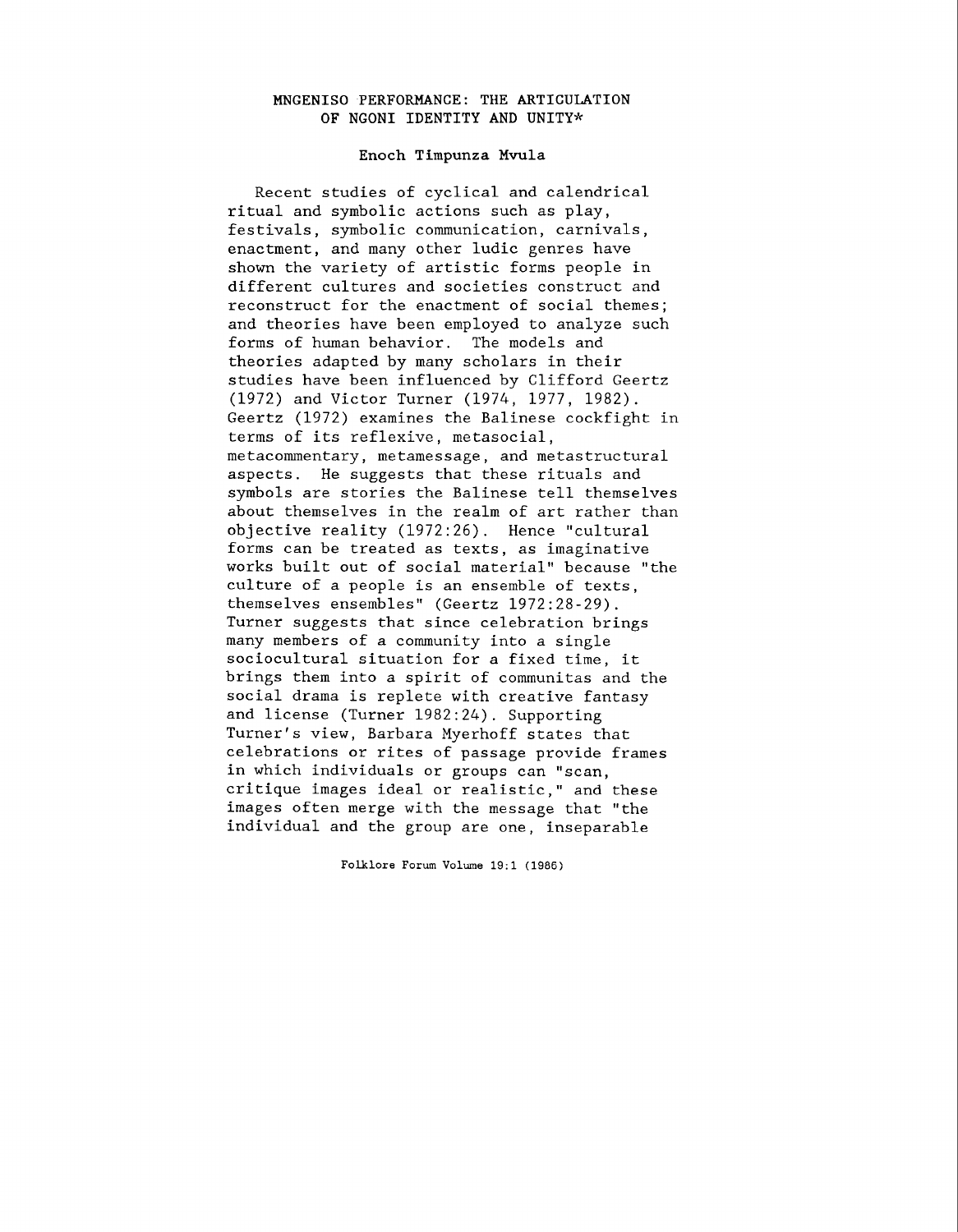vehicles for each other" (Myerhoff 1982:112).

The cross-cultural validity of this interpretation can only be verified by examining as many symbolic actions as possible, because the variation in form and content of celebrations is staggering. Among the Ngoni people of Malawi marriage is accompanied by a series of ritual and symbolic actions. One such important celebration is mngeniso, a communal dance, music, song, and beer drinking event that marks a son-inlaw's incorporation into his parents-in-law's house and affinity group (Barnes 1951:9, 133-135). This study focuses on a mngeniso ceremony as performed by the Ngoni of Mpezeni Zulu's area in Mchinji district, central Malawi, and argues that mngeniso is a communal symbolic dramatic performance which can be read as a cultural text, either as a narrative or documentary (Ricoeur 1971:135-150; Geertz 1972:26-29). Taken as a narrative text which is organized and presented to members of the community in order to express their shared life experiences, the performance provides a means of status transformation and recognition. Since the social drama involves individuals as well as the larger fabric, the performance is a vital public device which is manipulated to unify the son-in-law with his parents-in-law; and it is also employed to construct and reconstruct individual and group awareness, identity, and links between members of the larger Ngoni community.

Performance in contemporary folklore studies, as proposed by Richard Bauman (1975) conveys "a dual sense of artistic action - the doing of folklore, and artistic event - the performance situation, involving performer, art form, audience, and setting" (1975:290). Roger Abrahams (1977) replaces Bauman's term performance with the neologism 'enactment' to describe such events as Balinese cockfights, Chamula carnivals, and initiation ceremonies,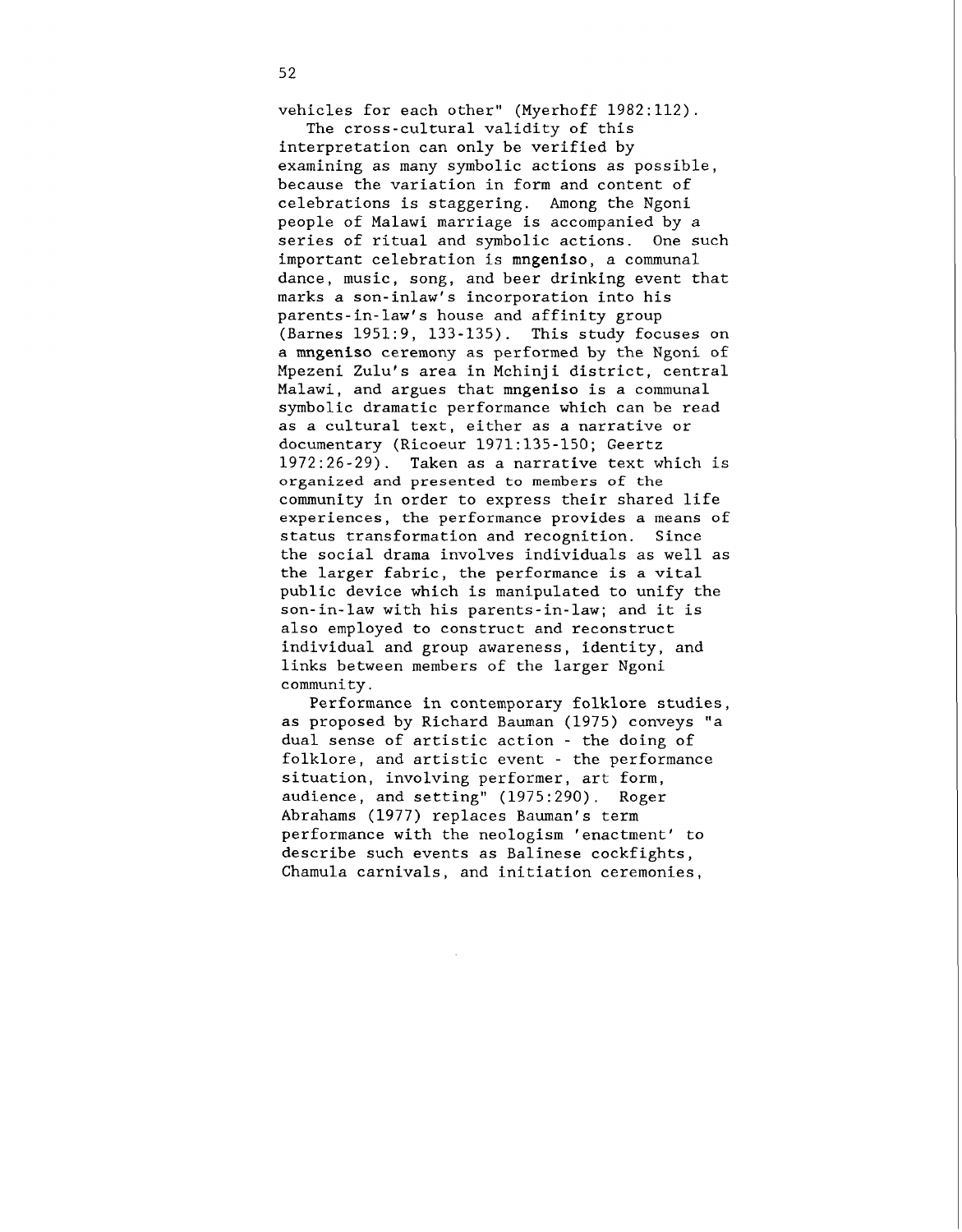and defines them as the coming together of an occasion, a performer, a performance tradition, and audience-participants competent to observe and evaluate effectively. Erving Goffman adds another dimension in the perspective of performance. He asserts that

**a performance** ... **is that arrangement which transforms an individual into a stage performer, the latter, in turn, being an object that can be looked at in the round and at length without offense, and looked to for engaging behavior, by persons in an audience-participants role (Goffman 1974:124).** 

Goffman's concept of transformation suggests that verbal doing or symbolic action is rulegoverned. The performer must frame his performance by manipulating conventions of the situation. It is for this reason that Bauman has suggested performance framing or keying devices, such as special codes, special formulae, and figurative language (1975:295). Such conventional framing devices are called metamessages by Bateson (1972).

Ronald Grimes (1976), Carole Farber (1983), and Robert Lavenda (1983), have studied North American ludic and metaphorical celebrations, each from a different perspective, while agreeing and emphasizing that celebrations are about personal and group identity. Celebrations are constructed and reconstructed by a social group to effect links between people in a particular community and the wider cultural fabric (Farber 1983:34). In addition to that, celebrations are the enactment and re-enactment of history and origins. Grimes (1976) examines the Santa Fe festivals in terms of how they deal with the historical relationship between a number of ethnic elements in the community. Farber focuses on the role of festivals in Ontario. She maintains that the festival functions as a device for ritualizing and dramatizing a community's myths and ideologies, as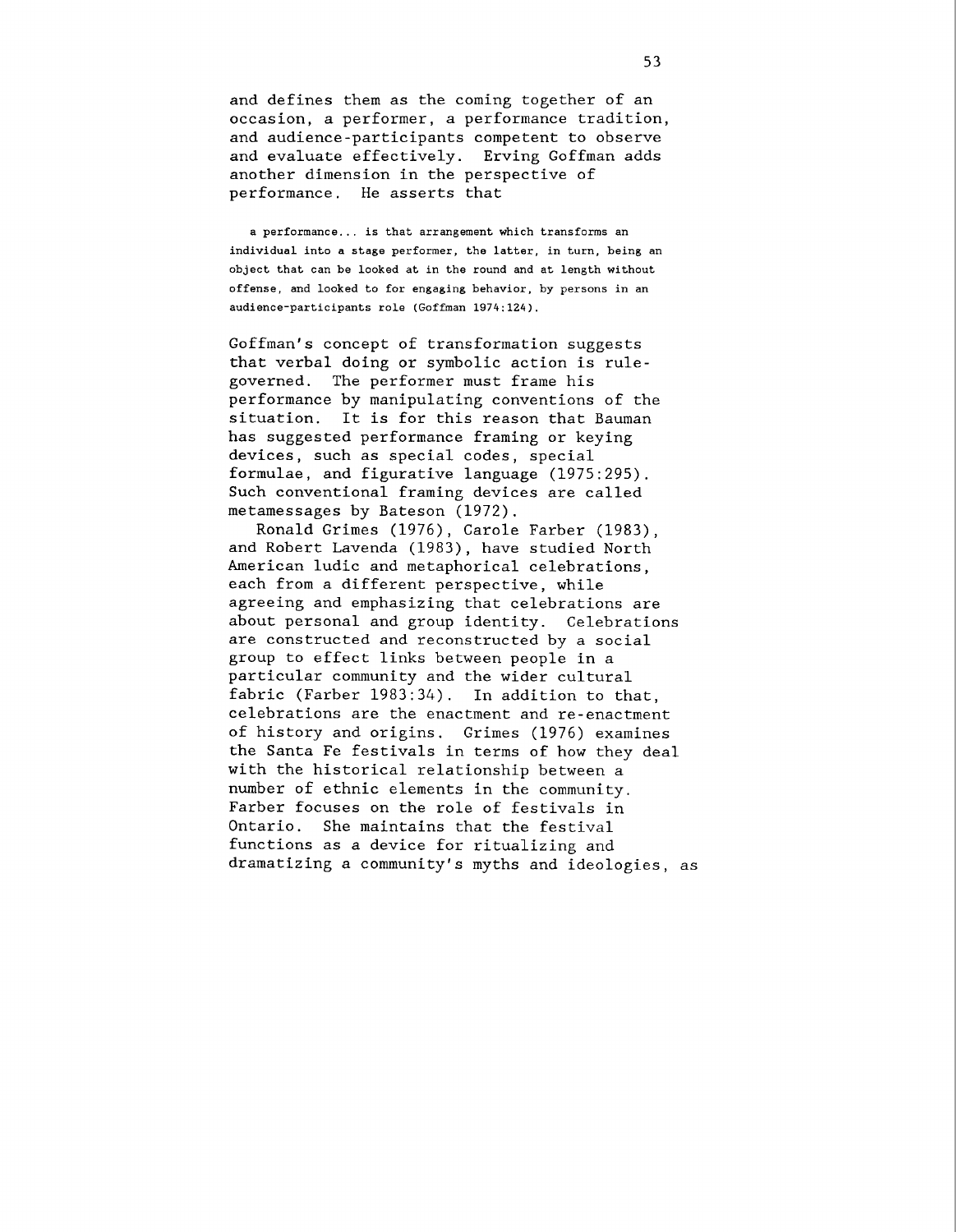well as unifying the community to ensure its continuity and stability (Farber 1983:34). Agreeing with Farber's view, in addition to those proposed by Geertz (1972) and Turner (1974, 1977), Lavenda (1983) examines two celebrations in central Minnesota and suggests that the festival is a metaphor of the community's social structure, in which selfawareness and group identity is reflected and promoted  $(1983:60-63)$ . (1)

With the above notions as guidelines of describing and interpreting the mngeniso performence as a device for unifying families and the community, as well as a means for expressing social identity, this discussion is focused on interrelated features of mngeniso: the dance, the songs, the beer drinking, and the society at large. The dancing arena emerges as a microcosm of the Ngoni society.

The term Nguni or Ngoni is used to denote the peoples in the southeast coastlands of southern Africa who speak similar languages and who share some aspects of a common culture. The Zulu, the Swazi, and the Sotho have been culturally and linguistically classified as Nguni. Murdock, in classifying the Nguni, includes not only the Ndebele of Zimbabwe, who broke away from the Shakan knigdom of the early nineteenth century and who still speak the Nguni language, but also the Ngoni of Malawi, Tanzania, and Zambia (Murdock 1959:102).

The Ngoni of Malawi are one of the several Nguni groups from the east coast of South Africa, who during the turmoil of "mufecane" resisted amalgamation into the Zulu kingdom under the leadership of Shaka ka Senzangakona, and marched northward as far as the lake region of central Tanzania. They carried with them Ngoni military tactics, political and social structure, and culture. Two of these displaced bands of Ngoni people moved from Tanzania into Malawi and resettled in northern and central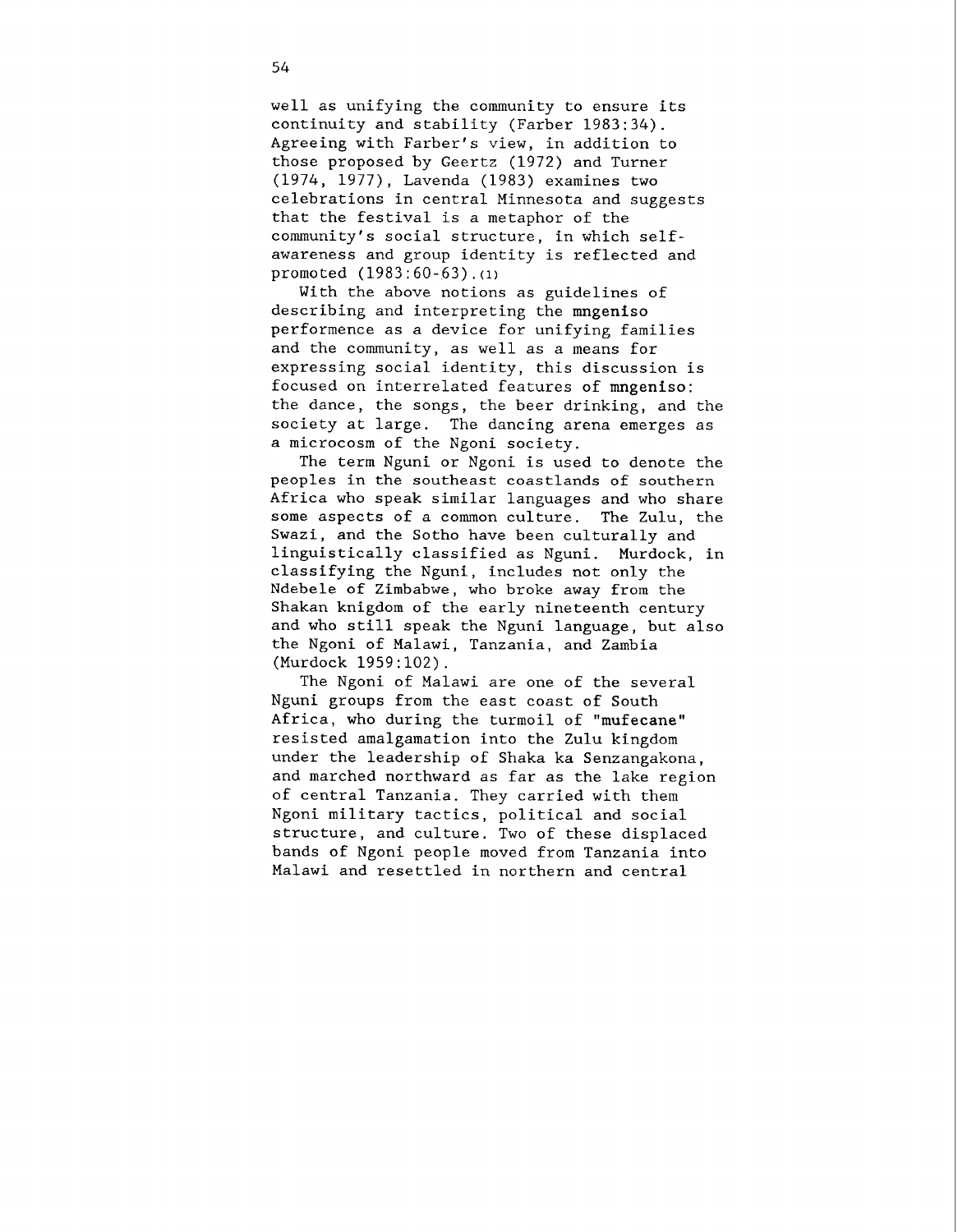Malawi in 1850 and 1865, respectively (Phiri 1982: 11-14; Rangeley 1966: 62-86). The Mpezeni Zulu Ngoni people of Mchinji district, among whom the research discussed here was conducted in 1981 and 1982, are offshoots of the northern Ngoni group.

Linguistically, the Ngoni of Mchinji district are in a predominantly Chinsenga and Chichewa speaking area. As a result, the Ngoni people speak Ngoni which has been influenced by these two languages, as John Barnes remarks:

**Three languages are used in the region: Ci-Ngoni, a language akin to Zulu, is now heard only in songs and royal praises; C1-Nyanja (Chichewa) is taught in schools and is used for communication with Europeans and Indians; while the normal language used everyday in the villages is a dialect of Ci-Nsenga** (1951:196).

The language situation is illustrated in the songs included in this paper. During the performance, the singers switch codes within a single song. Some songs are a mixture of Ngoni and Chichewa or Chinsenga while others are sung only in Ngoni. The persistance of the Ngoni language in the songs supports my contention that **mngeniso** is a means of strengthening or reconstructing the Ngoni identity. The occurrence of Ngoni in the songs helps the Ngoni people have "a badge of identity that instantly establishes who are the 'we' and who are the 'they'" (Royce 1982:148).

The Ngoni are pastoral people, and also cultivate a number of crops. Corn is the principal crop and is used as food and as malt for brewing beer. In addition to growing corn, the people grow tobacco, groundnuts, and a great variety of vegetables such as beans, peas, tomatoes, and pumpkin leaves.

Cattle ownership amongst the Ngoni people is not only an economic interest. Cattle have always played an important part in Ngoni life and as Margaret Read discusses in her book, The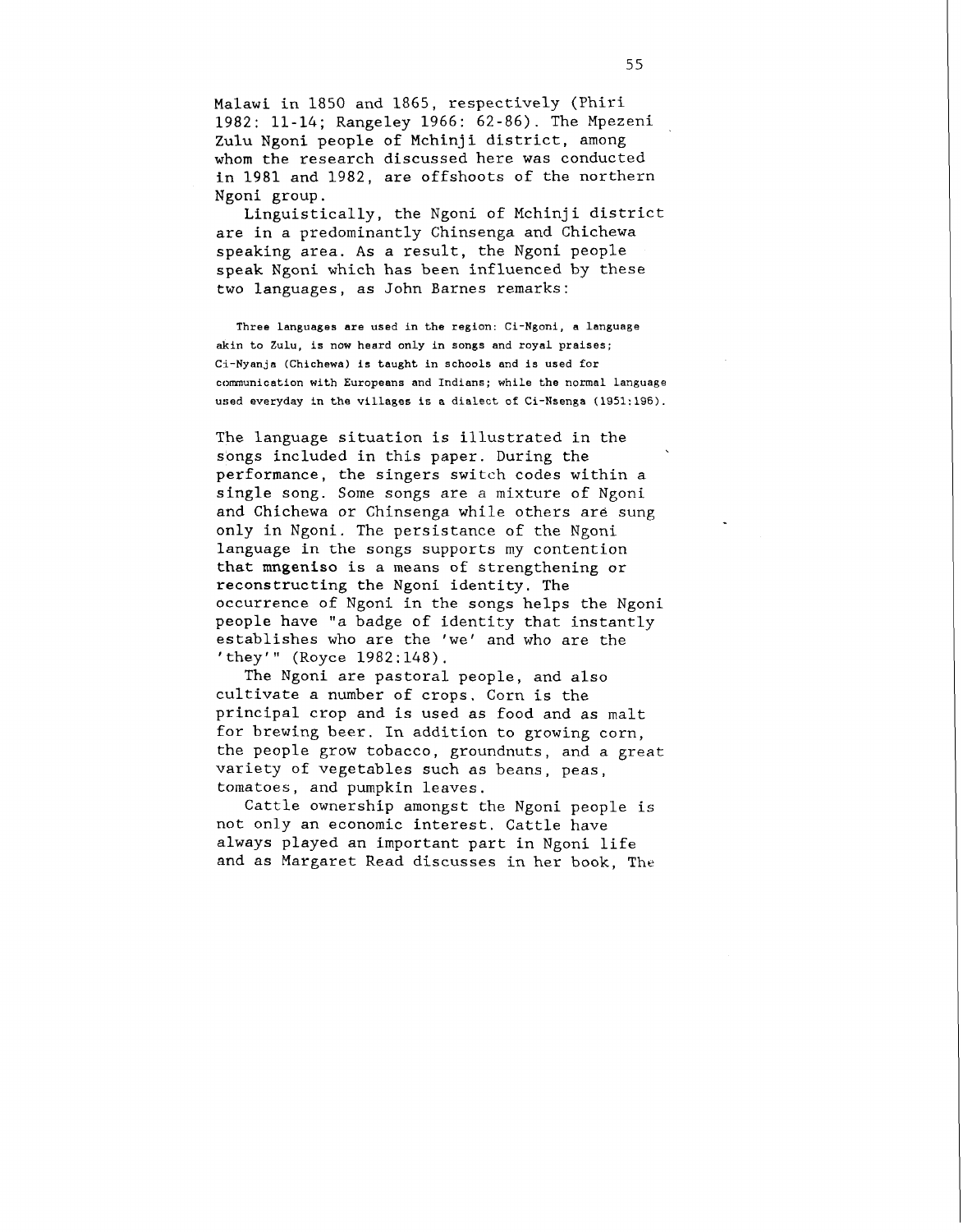Ngoni of Nyasaland, they have important social and religious connotations as well as the more obvious economic and nutritional roles (Read 1956: 30, 125-127, 168-177). Cattle are a symbol of the people's existence--a symbol of their power and their cohesion. This aspect will be elaborated when discussing the performance of mngeniso in the cattle kraal.

In their political and social organization, the Ngoni are patrilineal and marriage is patrilocal. Inheritance and succession are patrilineal, so that it is the eldest son of the principal wife who succeeds the chief when he is dead. It is both the political and marriage systems which differentiate the Ngoni people from the other ethnic groups in the district and in the whole country. The Chewa and the Nsenga are matrilineal and matrilocal. If a chief dies in the Chewa society, it is his nephew who succeeds him and not his son; if there is none, the brother of the deceased succeeds (Young and Banda 1946:12).

I

Ngoni marriage involves the payment of lobola ' (bride-wealth), and marriage within the Ngoni ethnic group is often encouraged for two important reasons. First, it encourages the perpetration of ethnic cohesion and the preservation of distinctive cultural and ethnic identity. This intense ethnic self -consciousness of the Ngoni people is reflected in the mngeniso songs. Second, since this society marriage involves the payment of lobola in the form of cattle, marriage within the Ngoni ethnic group ensures the stockpiling and even distribution of wealth within the same ethnic community.

The Ngoni do not translate the cultural symbols of their identity only in their political and social systems but also in the performance of mngeniso. Through mngeniso, ordinary life and reality is transformed into an alternative domain of symbolic discourse. An analysis of the elements of mngeniso illustrates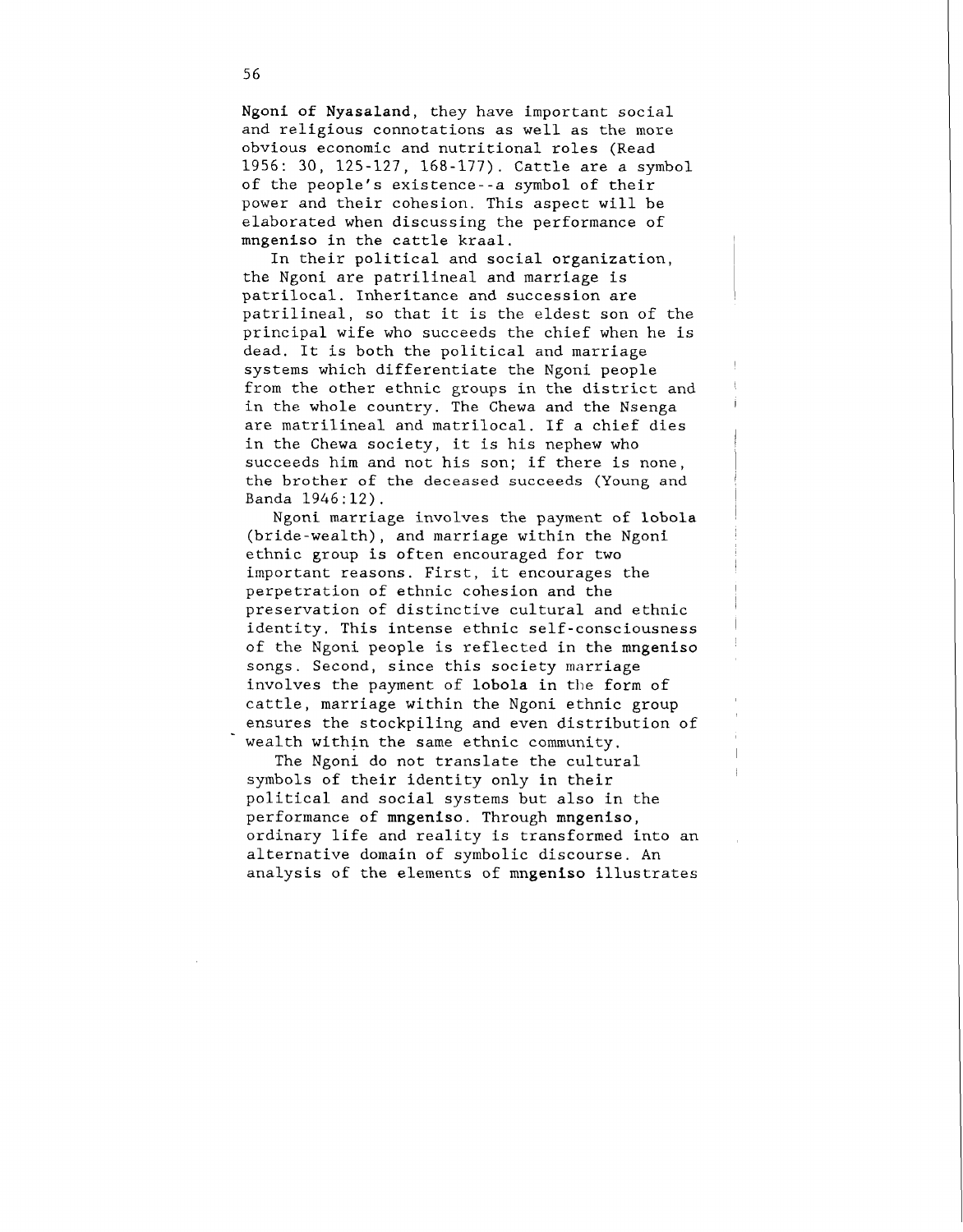that the Ngoni create and recreate the ceremony not only as a rite of passage which incorporates the son-in-law into the family of his parentsin-law, but to construct and reconstruct their Ngoniness. The organizational, material, temporal, congregational, and performance aspects of mngeniso will be analyzed to support my views. The term mngeniso is from the Ngoni verb "ukungenisa," which means "to cause one to enter another person's house." This term conveys the nature of the performance and assumes the presence of actors within a particular context (Hymes 1972:56). The organizational elements of mngeniso show that it is a communal symbolic dramatic performance which brings the Ngoni people together.

Although mngeniso is primarily directed at selected individuals and then all members of the ethnic group, it is generally associated with changing seasons and the agricultural cycle. Unlike religious celebrations such as a saint's day or an event tied to secular history (for example, the Malawian July Sixth independence anniversary celebration), there is no fixed or predictable day on the calendar for the performance of mngeniso. However, the people in chief Zulu's area have traditionally known it to recur every year during the dry season between August and October after the harvest. Edmund Leach suggests that celebrations function to order time, so that they provide a sense of order to human life (Leach 1972:115). Mngeniso is one of the events which regulates the time and life of the Ngoni people in Mchinji district. The dry season marks the end of their hard agricultural work. The performance breaks the monotonous and boring life that pervades the villages after harvest. As there is now enough corn, some of which can be used to brew beer for the performances of mngeniso, this becomes the time when the Ngoni people's life flows "out of the past, through the present, toward the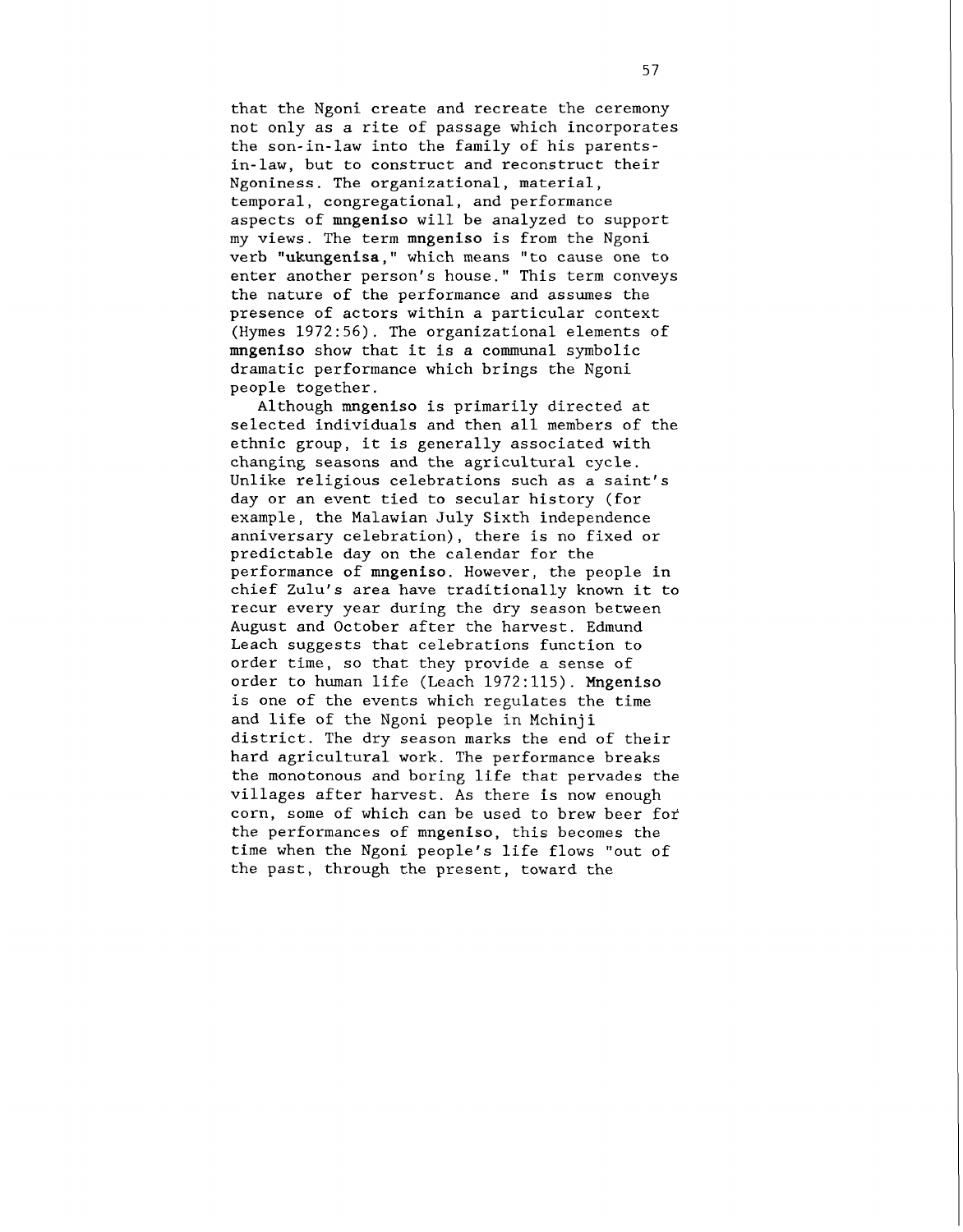future" (Geertz 1972:25). This is also the time the Ngoni wear their symbols of Ngoniness and dance songs of Ngoniness as well.

The specific time for the occurrence of the mngeniso ceremony is determined by the son-in-law's family, his parents-in-law, the chief of the village, and the readiness of the community. After the date of the mngeniso performance has been announced, the community participates in the preparation for and the performance of the ceremony. Women collect firewood, make corn and millet malt, and brew beer which normally takes four days to ferment. In addition to this, the women decorate their houses. The men repair and polish their garb, which is a material symbol of Ngoni identity.

Victor Turner suggests that celebratory ritual communicates meaning through what he calls pars pro toto; a selected number of "summarizing" symbols represent and integrate a wide spectrum of cultural data (Turner 1967:54). The garb that the Ngoni wear at the mngeniso ceremony adheres to this principle. It affirms, unifies, and reinforces a wide field of conceptual and emotional significance (Turner 1983:27). The Ngoni believe that their dances exhibit "their personality, their manhood, that which was born in them," their origin and history (Read 1968:80). The men dancing ingoma, the Ngoni people's national dance, wear strips of hide (chibiya) around their waist, around their breast a band made of beads (chihata), and a head-gear (nyoni) made of colorful ostrich feathers, beads, and animal skins. Anklets are worn above the calf, but below the knee and also on the upper part of the arm above the elbow. In addition to these anklets and armulets, they hold in their hands dancing shields rather than man-size war shields; clubs, or sticks, spears, and flywhisks of bull, cow, or elephant tail. This garb represents the type worn by the Shakan warriors when at war and during dances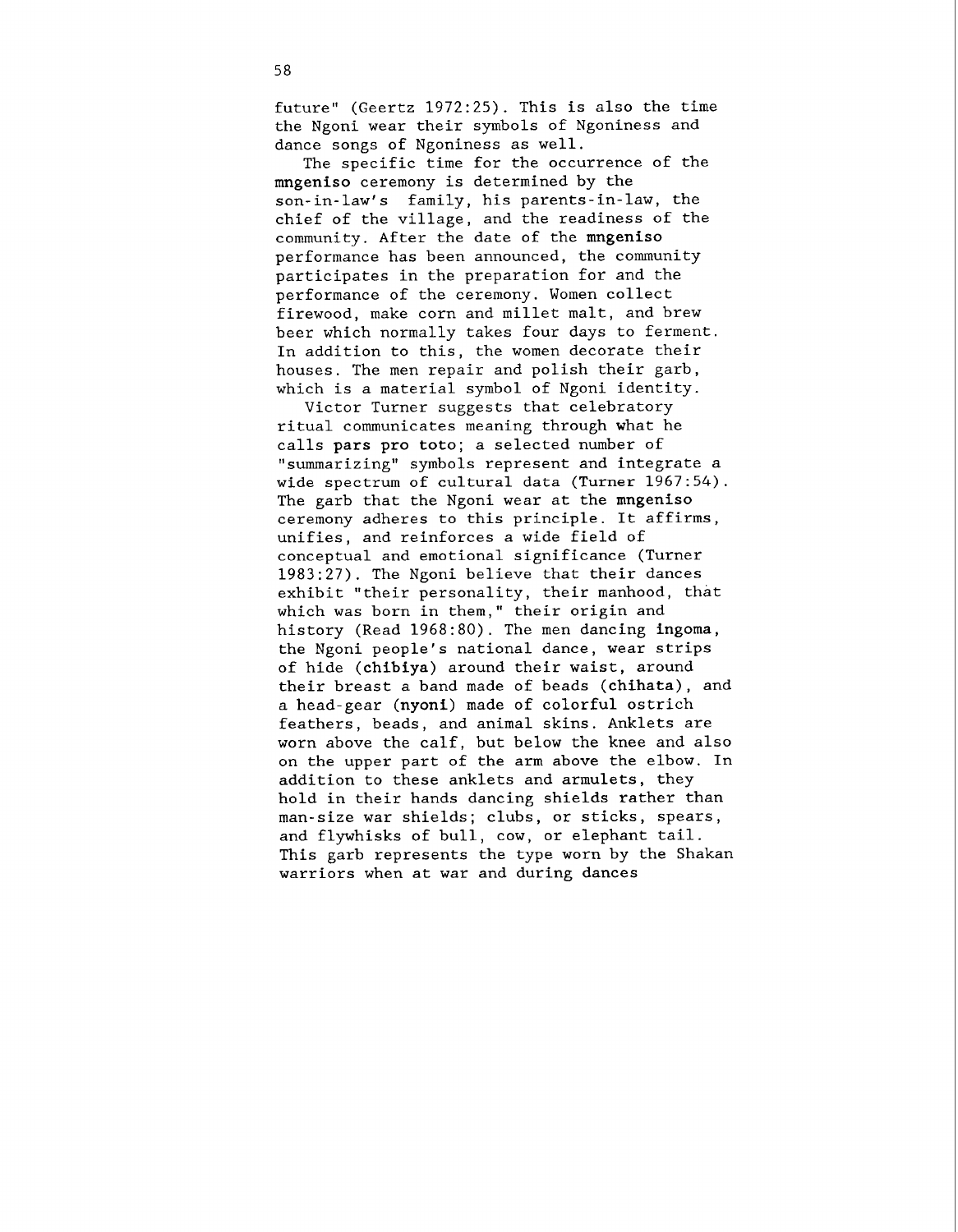celebrating their victory.

The women wrap on "chirundu" (cotton fabric) from the waist downwards, and a headband (mthini) around the head. They also wedge one or two twigs or grass stalks in the thick of their hair just next to the head band. Instead of using twigs, some of them bear ostrich feather caps and a small shield and stick or spear in their hands. The women reverse their spears while the men do not. The attire reflects the dance's very origins in war as a wardance. On the other hand, the reversed spears signify that the mngeniso performance is being performed during a peaceful time. In addition to that, the women identify themselves with the men of their ethnic group while showing sex role differences. It is the men who used to go to war while women only participated in the celebrations of their victory. However, the attire reinforces the concept that the women also associate themselves with the ideals and values of the men as a common Ngoni ethnic group. In the presence of observers from the Nsenga and Chewa ethnic groups, the Ngoni garb is a strategy of articulating the cultural differences which separate the three groups.

Spatially, the mngeniso performance begins with a communal procession. At about noon, the couple and the people from the home proceed toward the village of the wife's mother. The liminal phase of the son-in-law is indicated by separating him from the entire group with an umbrella. An ingoma dancing party from the woman's group proceed toward the man's village, dancing and singing to meet them halfway. When both parties have met, the procession becomes a joint one of dancing and singing until they reach the cattle kraal of the wife's parents. Then there is the movement from the cattle kraal to the house of his mother-in-law, and from thereto the open-air theater (bwalo). This is usually the space between the cattle kraal and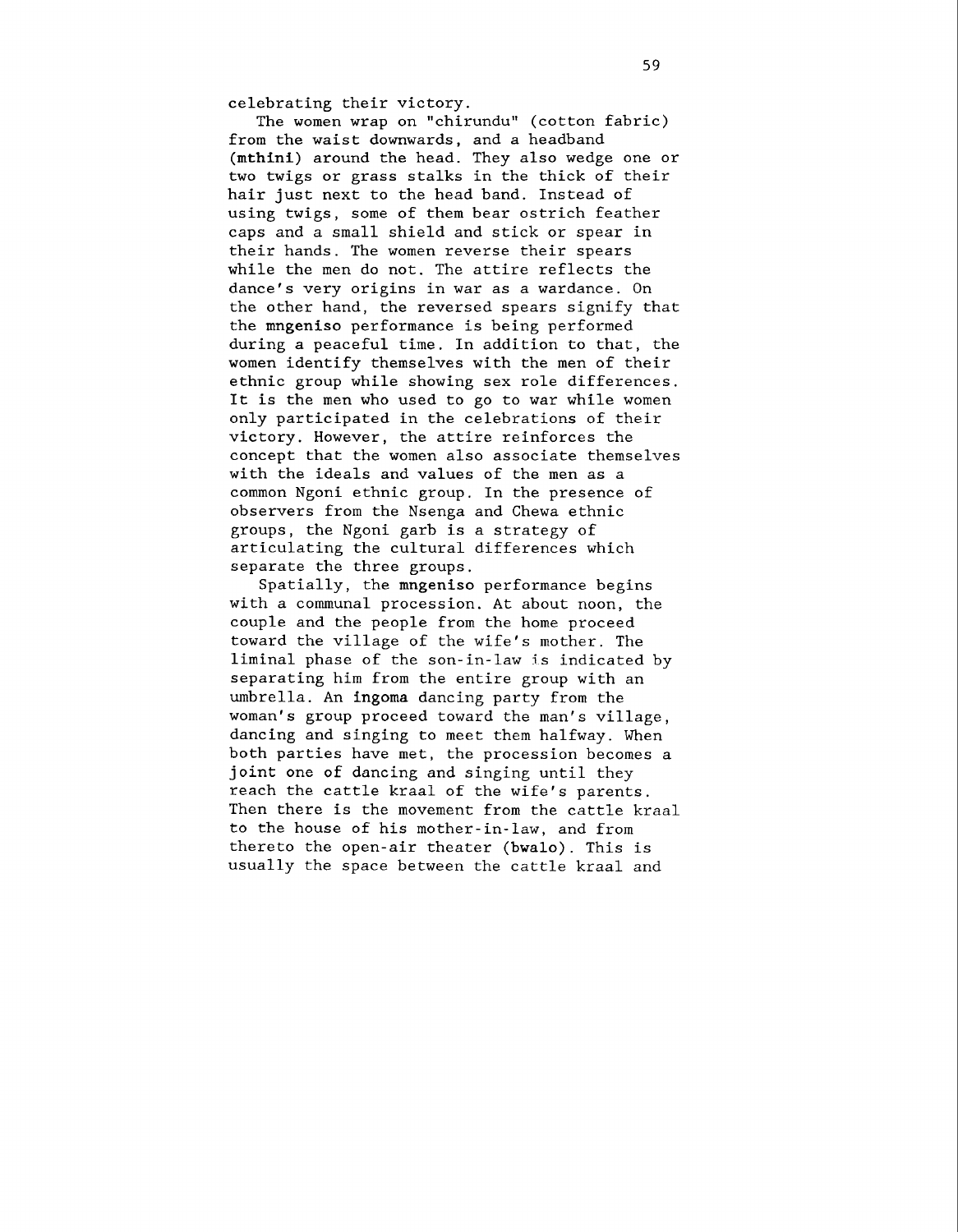the house of the man's mother-in-law. At the cattle kraal, meat and beer are used as ritual **materia.** This location reflects the Ngoni people's identity, and the performance illustrates "the relationship between performance and culture, and that between signifier and signified" (Stoeltje 1979:15). At this location, members of the community have an opportunity to participate in ritual, observe, evaluate, and participate in dance, food and beer, and experience music as singers, listeners, or dancers (Stoeltje 1979:ll). The cattle kraal is the heart of the Ngoni people. It is the chord binding man to man, the symbol of life itself. For it is in the cattle kraal that family disputes are settled, marriages negotiated, rites of passage are conducted, family histories are recited, and even the heads of families are buried.

Two pots, one containing meat the other beer, are put at the center of the cattle kraal, and the group from the son-in-law's village enters the kraal while addressing its song to the man's parents-in-law's group:

|      | Leader: Wakhala pa msewu | He has been on the road for |
|------|--------------------------|-----------------------------|
|      |                          | a long time                 |
|      | Chokoma uzheni           | Tell me if it's good        |
| AI:  | Thina baNgoni, eee!      | For us the Ngoni?           |
|      | Leader: Chokoma uzheni   | Tell me if it's good        |
| All: | Thina baNgoni, eee!      | For us the Ngoni?           |
|      | Leader: Chokoma uzheni   | Tell me if it's good        |
| AI:  | Thina baNgoni, eee!      | For us the Ngoni?           |

The performer's sense of belonging, the "we-ness" as opposed to the "they-hood" of the Ngoni ethnic gropu is explicit in this song. THe song, as an opening formula of the mngeniso ceremony, questions the communality and group solidarity of the man's group and that of the wife's mother's group. The response of the chorus affirms that "Yes indeed, as you can see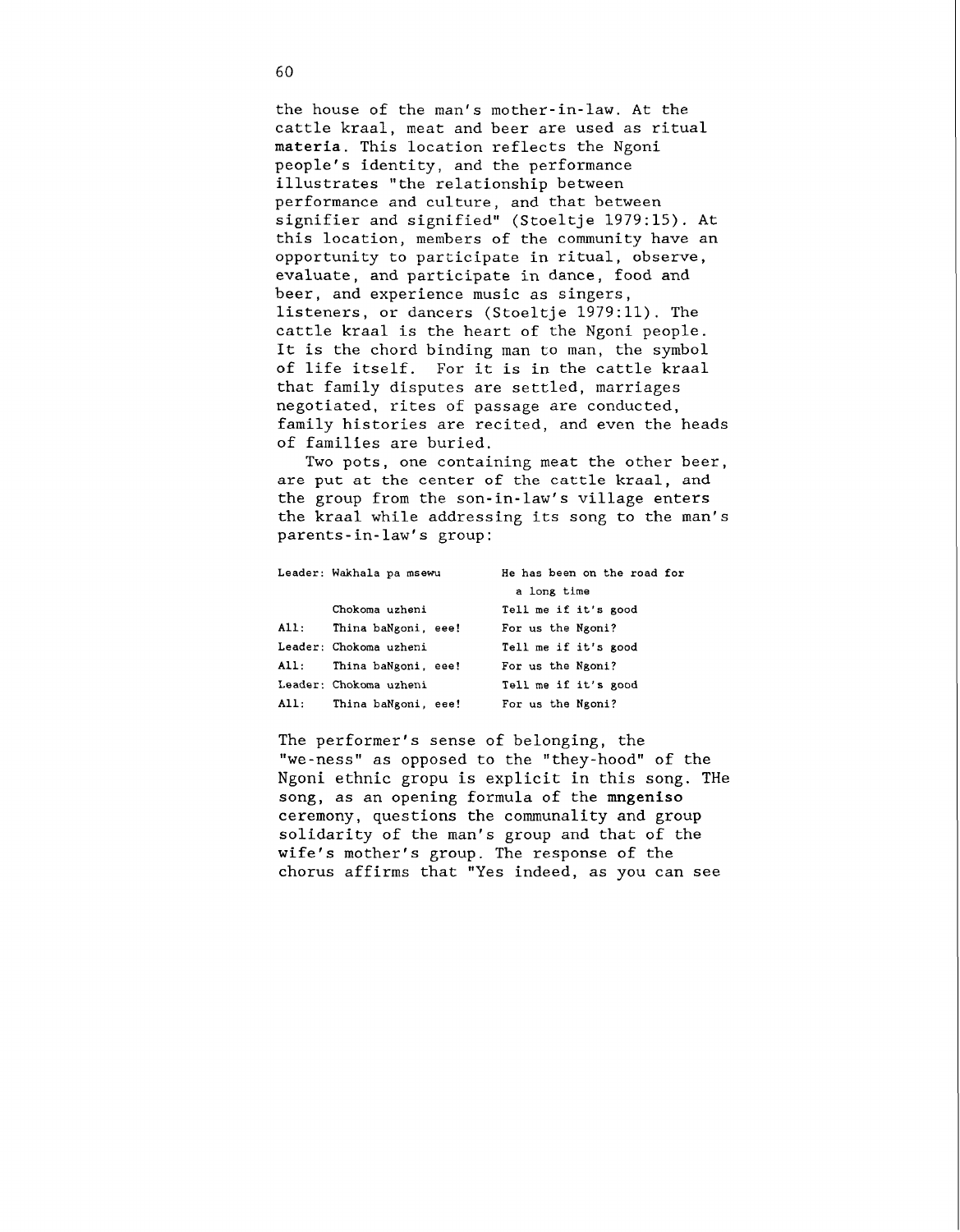our attire and dance, WE ARE the Ngoni." The Ngoni language is also used in this song to illustrate that the performers share common characteristics with those of the wife's home.

The song also expresses a feeling of disappointment and bitterness. The man's group complains that the man's mother-in-law has taken a long time to call for mngeniso. The road is a metaphor for the fact that the son-in-law has been walking in the bush to avoid meeting his mother-in-law face to face. The mother-in-law's delay in incorporating her son-in-law into the family is an insult to him as well as to his group for their being treated like a different ethnic group.

In this song the dancers enact their emotional feeling. The men form two semicircles and the women form two lines facing the men. The men dance as if they were leaning against the cattle kraal, and dance lazily as if exhausted, their bodies wriggling like earthworms. The song is sung with a slow tempo and a tired attitude. The women ululate and sing with a high pitched voice, working the song along with their rhythmic handclapping.

The man's group's question of Ngoni solidarity, identity, and communality is answered by the woman's group:

| Nabo baNgoni, eee!         | There are the Ngoni, indeed!       |
|----------------------------|------------------------------------|
| Kungena kwabo kwatchaire!  | Lead them to enter for good!       |
| Nabo baNgoni, eee!         | There are the Ngoni, indeed!       |
| Kungena kwabo kwatchaire!  | Lead them to enter for good!       |
| Ee. eyaye!                 | Yes, yes indeed!                   |
| Eyaye, thina baNgoni, eee! | Yes, yes indeed, we are the Ngoni! |
| Eyaye, thina baNgoni, eee! | Yes, yes indeed, we are the Ngoni! |

The song clearly illustrates the Ngoni people's perpetuation of ethnic self-consciousness, identity, and cohesion. The song approves the oneness of the two groups involved in the mngeniso performance. Furthermore, the song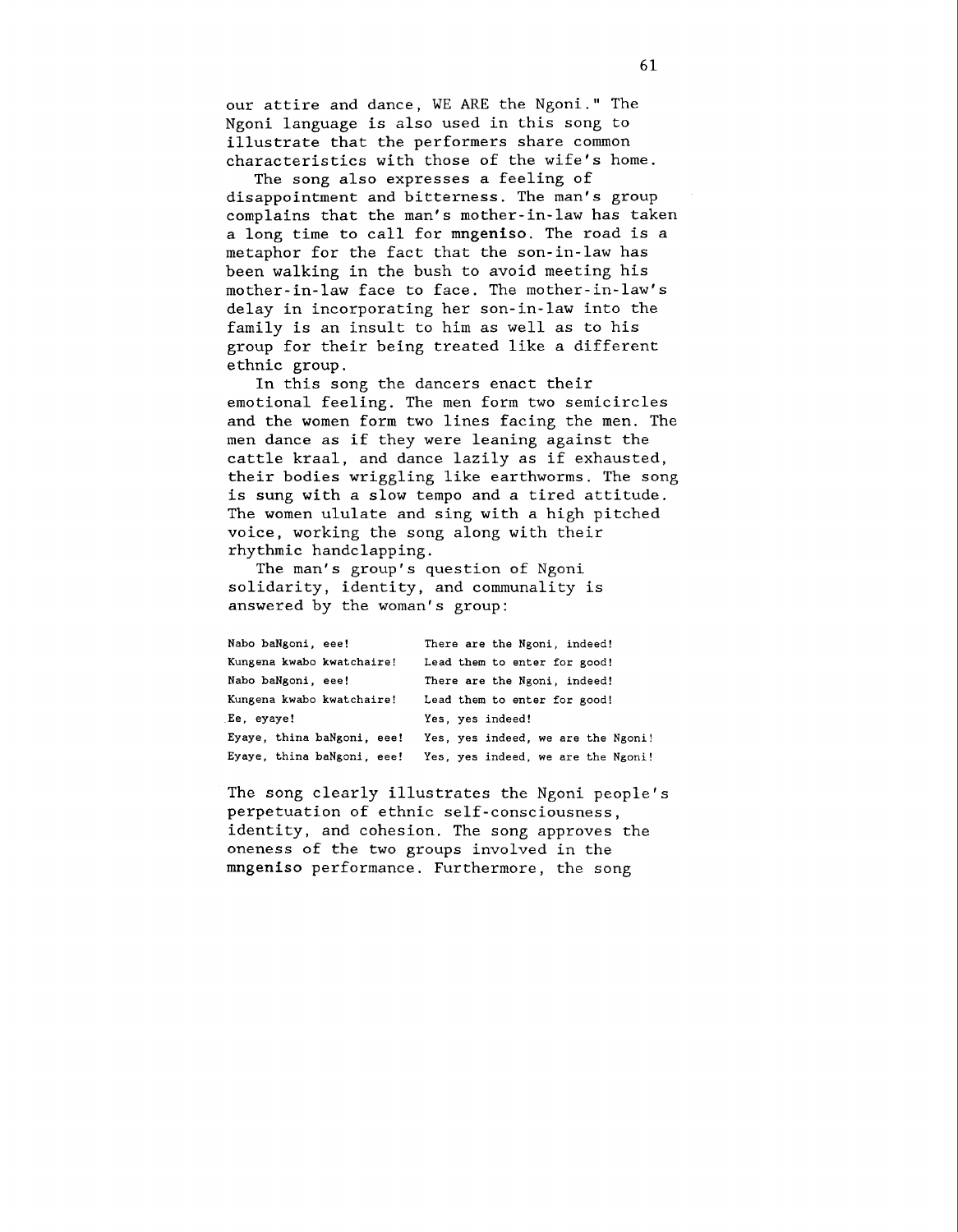declares that the son-in-law has been finally incorporated into his wife's family. The second song wich this group sings becomes a means of displaying dance styles, and serves as an expression of joy. The women's ululating, handclapping, and the men's stamping of feet all gather momentum to express the joyous experience and the feeling of group solidarity.

The need for group solidarity and sharing of joy or sorrow among the Ngoni people is well presented in the structural organization of the dance and song. The song is delivered in a choral fashion. The leader calls and the chorus or response by the entire group follows. The semicircle formation is broken up into a complete circle with the women forming their own inner circle in the middle. Each participant plays his or her role. As Mwesa Mapoma suggests (1978:136-137), an organization of this sort guarantees orderliness in the dance performance. However, symbolically the unbroken circles signify the son-in-law's and his mother-in-law's unbroken relationship which has been bound through marriage and mngeniso. On the other hand, the unbroken circles represent the cohesion of the man's family and the woman's. By extension, the dance and song pattern signify the solidarity between the two families and the whole Ngoni community.

As soon as the second song ends, a leader of the woman's ingoma dance group starts the following song of welcome:

| Sekuru wabwera | Grandfather has come |
|----------------|----------------------|
| Sekuru wabwera | Grandfather has come |
| Msekerereni    | Welcome him          |
| Azulu abwera   | Mr. Zulu has come    |
| Azulu abwera   | Mr. Zulu has come    |
| Asekerereni    | Welcome him          |
| Azulu abwera   | Mr. Zulu has come    |
| Asekerereni    | Welcome him          |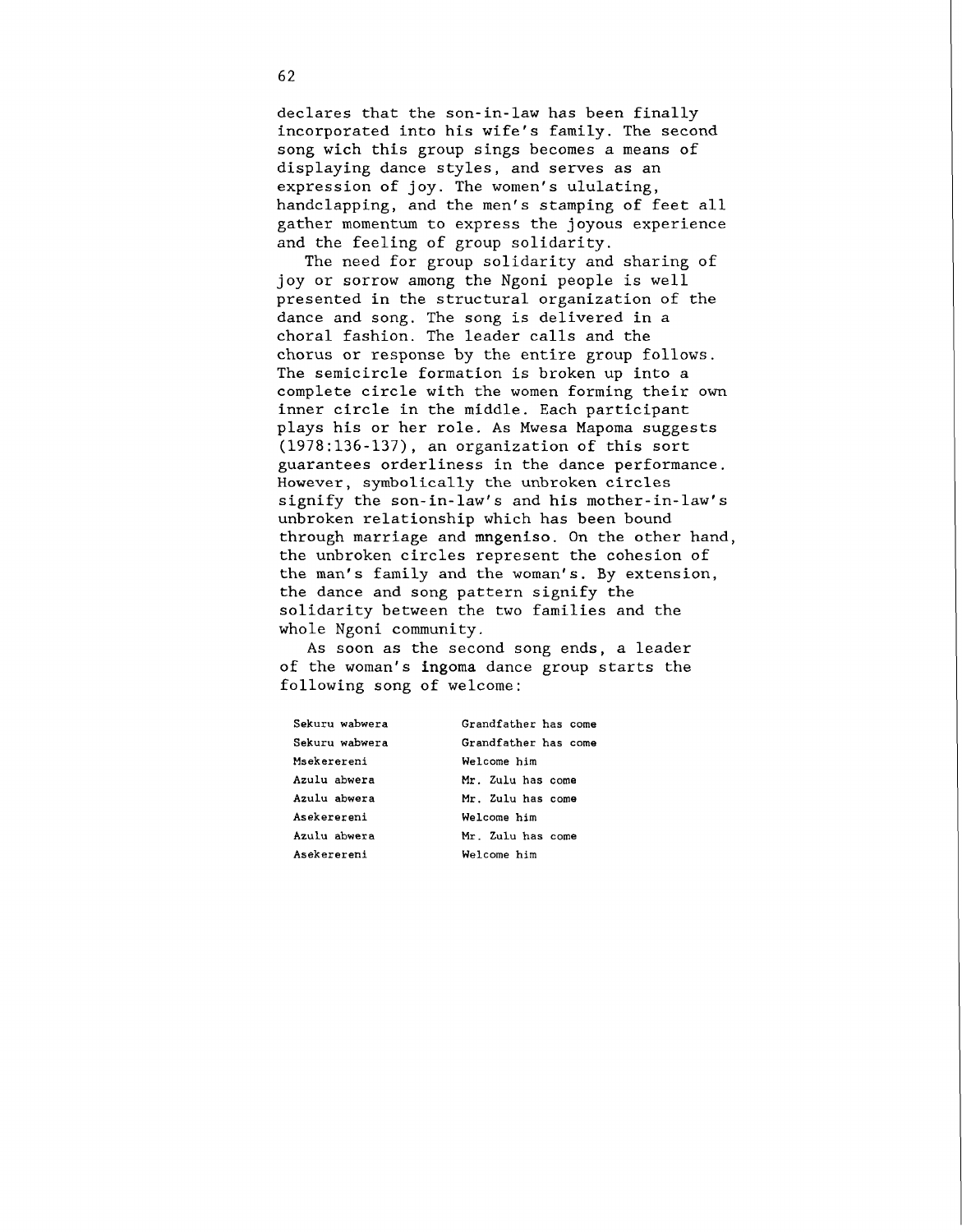The expression of happiness and acceptance is carried forward from the songs: **Kungena kwao** to **Sekuru wabwera.** People sing, ululate, and dance until their bodies are triggered into a frenzy of movement. The song invites every participant to join in the welcome of the son-in-law. **Sekuru**  literally means grandfather or a man of great importance in the Ngoni tradition. Here, it is a metaphorical praise name for the son. This is his day and he must be given respect and honor. **Sekuru** is an honorific term which acts in free variation with the clan name Zulu in the song. The significance of the song is that the mother-in-law should treat her son-in-law like her grandfather, who is her blood relative and receives considerable respect.

Then the people from the man's village are granted a special welcome:

| Salibonani                | Welcome, we salute you                  |
|---------------------------|-----------------------------------------|
| Kanda kangithu            | Men from home.                          |
| Kakhumbula umgani         | We remember you friends.                |
| Intombi yakiti            | Women from home,                        |
| Inkhumbula ingembo        | We remember you all.                    |
| Indoda yakiti             | Men from home,                          |
| Inkhumbula ingembo        | We remember you all.                    |
| Yebo baNgoni              | Hail to (you) the Ngoni,                |
| Kuvele kunjalo?           | Whence you come, how is it there?       |
| Nangu, nangu babu         | There he is, there he is                |
| Emagumeni baonina         | They look in the fences of his mothers' |
| Saliwa.                   | The Rejected (one)                      |
| Uyaliwa nanduna yakwabo   | Denied by the counsellors of his place  |
| Wayibona indhlebe kuda-   | He sees the lop-eared (one)             |
| buka wathi asiye eSwazini | He says let us go to Swaziland          |
| Lapha ukufa bantu         | There people die fat.                   |
| nakuluphala               |                                         |
| Yebo baNgoni              | Hail to (you) the Ngoni.                |

The song illustrates the Ngoni people's ethnic awareness, the re-affirmation of their historical ties, and the enactment of their history and origins. In this enactment, their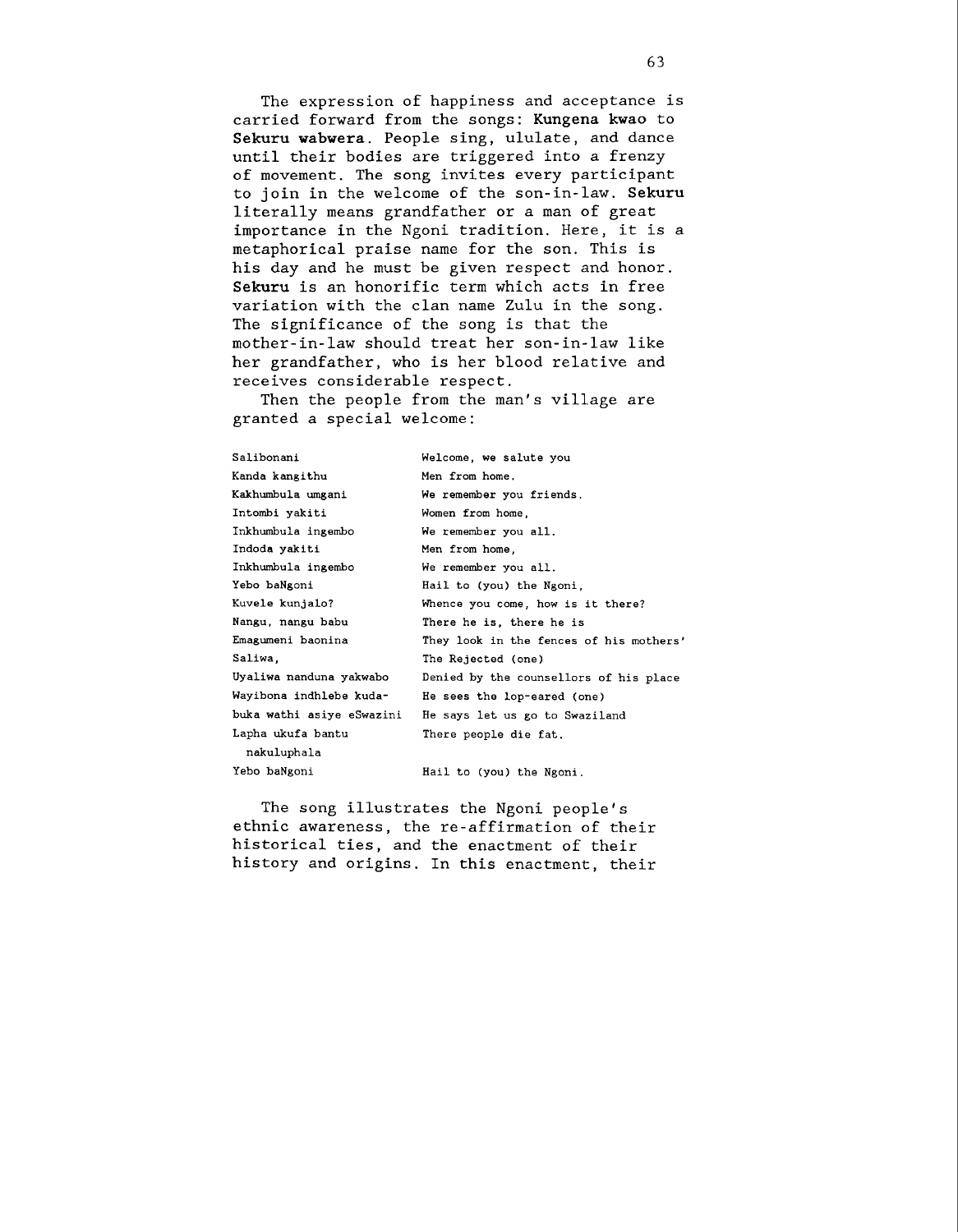life flows from the present location to the past in Zululand, when Zwangendaba led his group away from the militant leader Shaka, and to the future of their Ngoni ethnic group's solidarity and cultural environment.

After this song there is a symbolic sharing of food. The son-in-law, represented by his aunt, drinks beer with his mother-in-law from the same calabash. Then there is the eating of meat from the same plate, which also symbolizes the sharing of any kind of food. While this ritual and symbolic action is performed, the following song is sung:

| Tutubwi, tunga timwe         | Draw the beer we drink.       |
|------------------------------|-------------------------------|
| Timwepo weniweni             | Let us drink among ourselves. |
| Anthu achabe ndi kavuluvulu. | Strangers are whirlwind.      |
| Timwepo weniweni             | Let us drink among ourselves. |

The above song expresses most clearly the value basic to the Ngoni people. It emphasizes the need of preserving the Ngoni ethnic identity and mannerisms. The message is that other ethnic groups in the community are destructive because they dilute the Ngoni values. Symbolically, the drinking refers to the fact that marriage between Ngoni individuals perpetuates the Ngoni ethnic cohesion.

When the son and his mother-in-law have finished exchanging the calabash of beer, all the participants are served beer. The **mngeniso**  ceremony is then turned into a means of instructing the man and his wife and his parents-in-law. At the same time, **mngeniso** as a social dynamic process becomes a communicative agent which confirms the social order and regulates people's behavior. To a large extent, the communal beer drinking is a component of exchanging communal cooperation between the people of the two Ngoni communitites. The beer drinking during the **mngeniso** ceremony symbolizes the Ngoni social structure and values, such as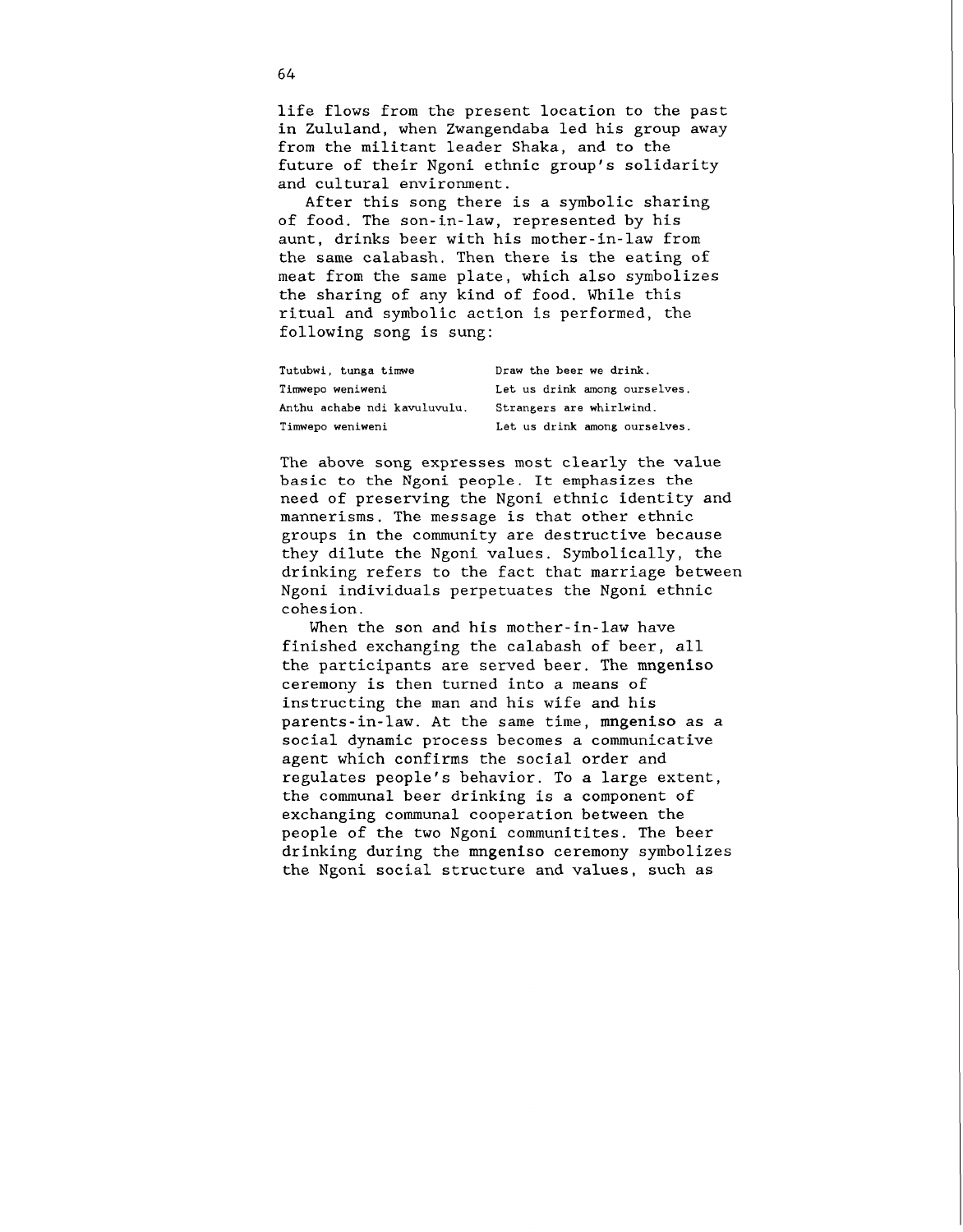good neighborliness and mutual support. The beer drinking during the mngeniso ceremony also encourages communion between men, in the distribution and common consumption of the beer. The beer drinking event facilitates contractual arrangements and the willingness of the participants to interact and share social experiences. This suggests that the meaning that beer drinking has for the Ngoni chief Zulu's area is similar in this respect to that described by Ivan Karp (1980) about the Iteso of Kenya. Most important, however, is the fact that the beer drinking event allows the participants to reconstruct their social and historical experiences, of which they are all part (Karp 1980:113).

The closing formulae of the mngeniso preformance are songs which the group from the man's village sing as vithokozo (praise). The praise deals with clan names and important people of the village. Since the mngeniso performance being discussed was in Kwayeka village, the song went thus:

| Kamudzi ka Kwayeka | In Kwayeka village,         |
|--------------------|-----------------------------|
| Kamudzi ka Kwayeka | In Kwayeka village.         |
| Kaliyawo mama ee!  | There it was great mothers! |
| Kaliyawo oo!       | There he was                |
| Kuwama mtima       | The good-hearted (one).     |
| Nsingo Mpezeni     | Nsingo Mpezeni.             |
| Kaliyawo baba aa!  | There he was fathers!       |
| Kuwama mtima       | The good-hearted (one).     |
| Nsingo Mpezeni     | Nsingo Mpezeni.             |

This song celebrates the good-heartedness of the people of the village in which the mngeniso ceremony is performed. The hospitality of the people in Kwayeka village is compared to the openhandedness of Nsingo Mpezeni, the son of Inkosi ya Makosi Mpezeni Zulu 1, a grandson of Zwangendaba. Implicitly the people are urged to be as good-hearted as Nsingo Mpezeni, the one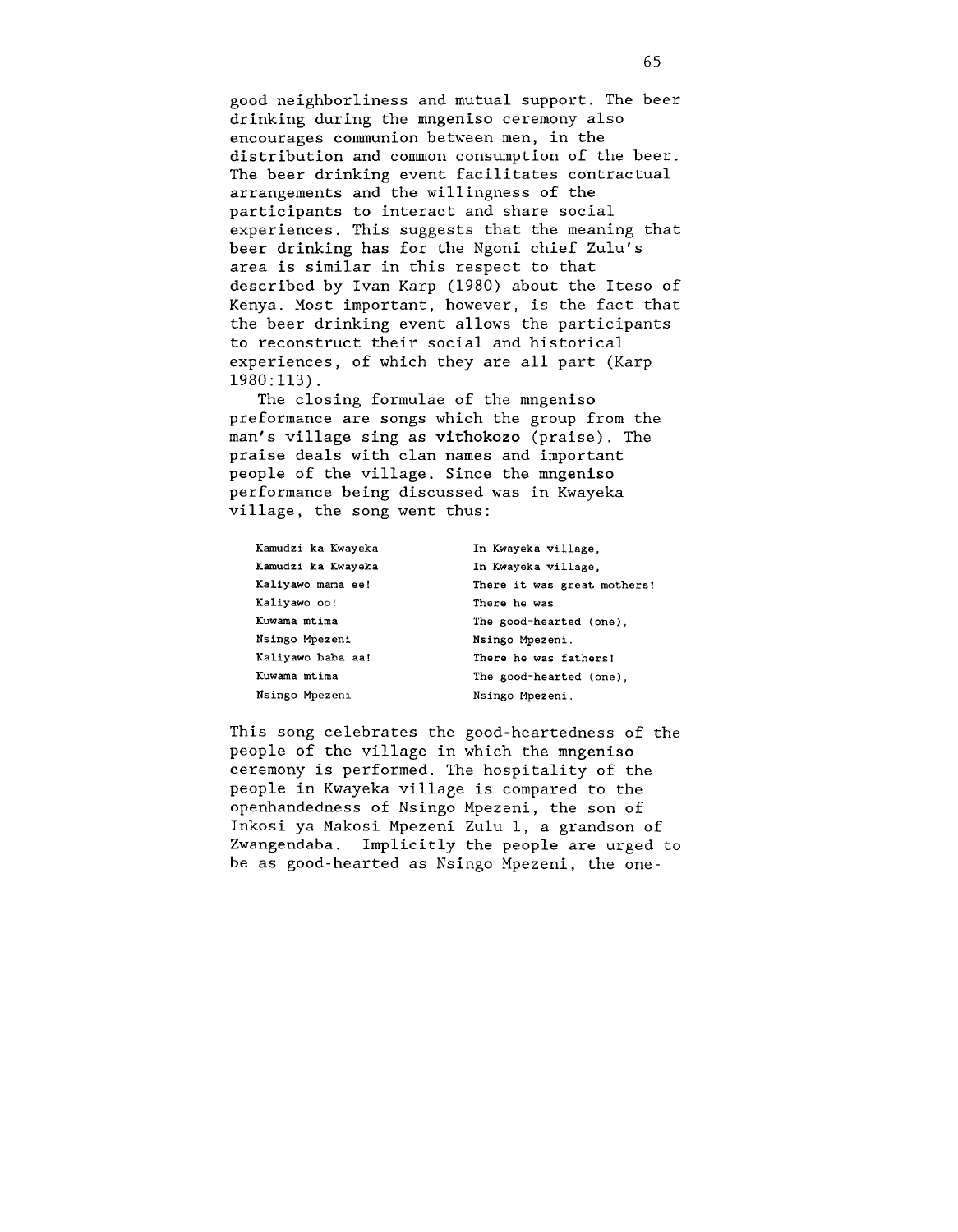time paramount chief of the Ngoni.

The last thanksgiving song is a chiwongo (clan name praise) for the Moyo family that hosts the mngeniso performance:

| Thank you, Moyo (heart)         |  |  |
|---------------------------------|--|--|
| Thank you, Zalilo (Life-source) |  |  |
| Heart of bovine                 |  |  |
| You of the deformed             |  |  |
| It is only lame for those who   |  |  |
| are far away                    |  |  |
| Those from nearby play with it  |  |  |
| natsho                          |  |  |
| You who captured them           |  |  |
| But then set them free          |  |  |
| Thank you. Zalilo               |  |  |
| Thank you, Moyo,                |  |  |
| Thank you, mothers,             |  |  |
| Thank you. fathers.             |  |  |
|                                 |  |  |

After the above song, the man returns to his village as an individual who has been incorporated into the family of his wife. On the other hand, he is incorporated into the larger community of his parents-in-law. At a group level, the two communities that meet at the mngeniso performance are linked, too.

As part of the function that mngeniso has to politicize culture and translate cultural symbols and values, one notices that the Ngoni have a distinct musical form which identifies them from other Malawian ethnic groups. The music of the Mpezeni Zulu Ngoni people in Mchinji district is predominantly vocal, with limited use of musical instruments. Similar to the Zulu people's music, the Ngoni music includes: use of hand-clapping and shieldslapping in place of drums for rhythm emphasis, and pentatonic tonal organization, particularly common with Zulu ingoma songs. David Rycroff observes that "an open vocal quality seems common to all Ngoni, and there is a tendency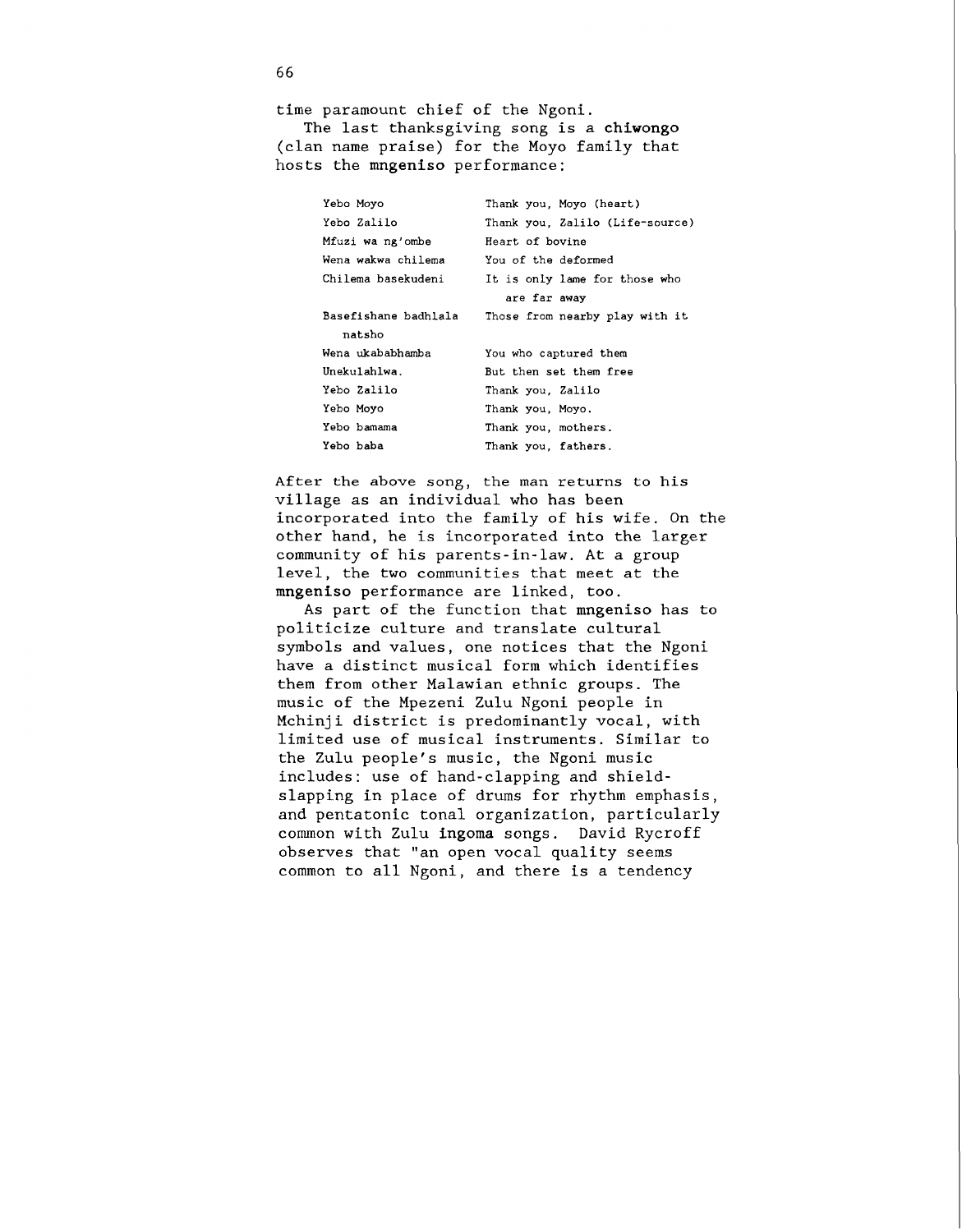among old men toward a tremulous vibrato, which may be unintentional" (Rycroff 1971: 213-242). The melody line follows the speech tonality of the Ngoni language, and the general contour of the melody follows the Ngoni practice of starting with a high pitch and descending to a lower pitch at the end of the phrase. So too, a common characteristic of Ngoni songs, the musical interval of a fourth frequently leads phrase endings to new phrase beginnings.

While the dance and the songs allow the mngeniso performers to enforce their communality and sense of belonging and identity with the Ngoni community, likewise, the music unifies them and links them to their roots--the Shakan Zulu.

This discussion has therefore attempted to demonstrate that mngeniso can be read as a cultural text which illustrates the Ngoni people's social identity. In addition to that, apart from showing the incorporation of the son-in-law into his parents-in-law's family, mngeniso clearly portrays the meaning of a celebration to the Ngoni people with an opportunity to enact their origins, history, and identity through dance, costume, language, music, and song. The performance also becomes good entertainment and an occasion for displaying dancing abilities. Through the mngeniso performance we are able to understand and appreciate some of the concerns of the Ngoni people, as well as the components of mngeniso performance in contemporary Malawi.

## **NOTES**

\* **The original version of this paper grew out of a seminar on "Contemporary Africa: Performance in Contemporary African Arts" at Indiana University, Bloomington, during the spring semester of 1985. The seminar was taught by Professors John William Johnson, Ruth Stone, and Patrick McNaughton, to whom I am grateful. I am also indebted to Fortunata Mangani, formerly of Chancellor College,**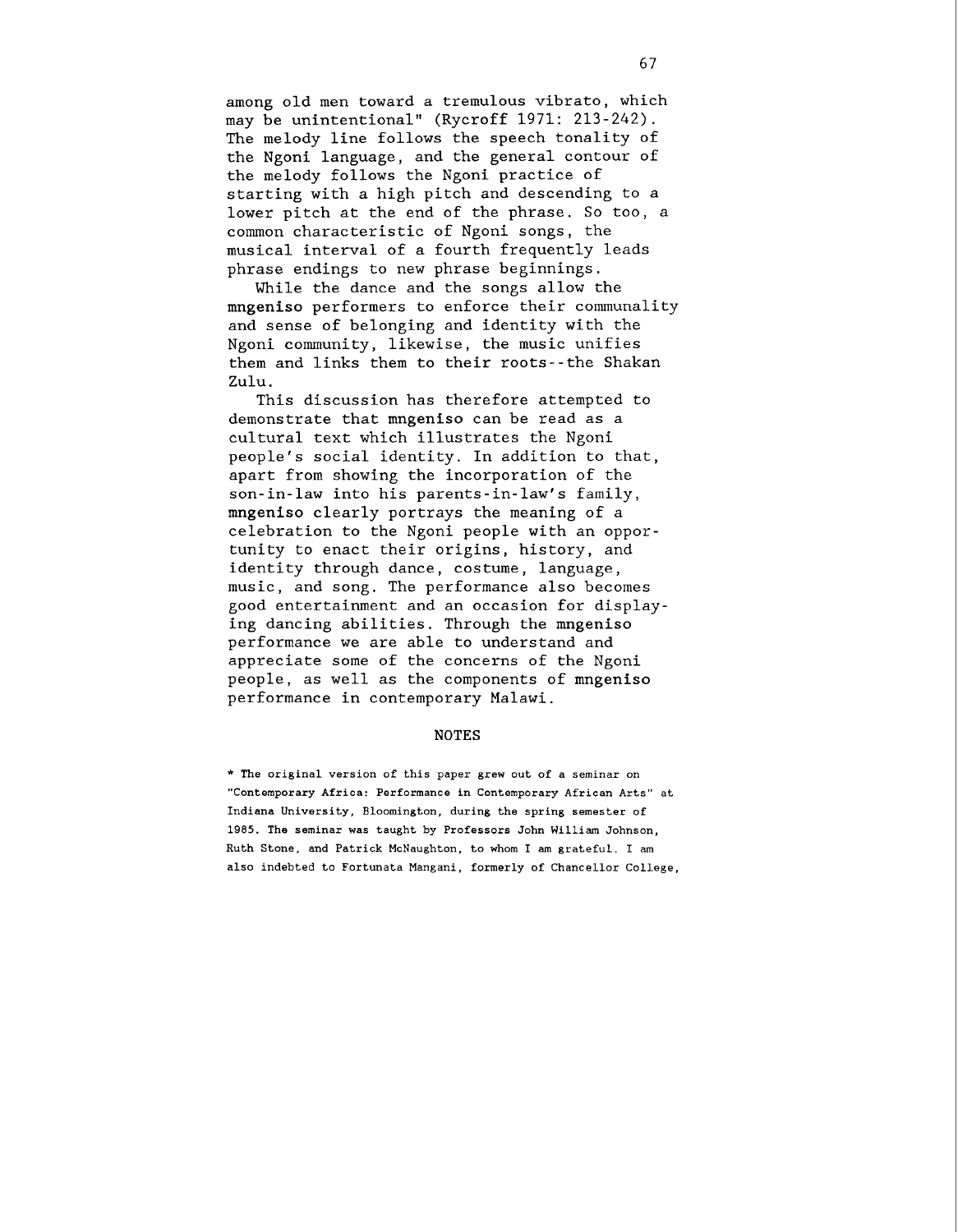University of Malawi in Zomba, who was my research assistant while collecting the data presented in this paper.

(1) It is useful to have in mind the following notions of "ethnic identity" and "ethnic group." Wsevolod Isajiw defines ethnicity as "a process by which individuals either identify themselves as being different or belonging to a different group or are identified as different by others, or both identify themselves and are identified as different by others" (1974:115).

Abner Cohen suggests that an ethnic group is "a collectivity of people who (a) share some patterns of normative behavior and (b) form a part of a larger population interacting with people from other collectivities within the framework of a social system" (1974:ix).

## **REFERENCES CITED**

Abrahams, Roger<br>1977 "Towar

- "Toward an Enactment-Centered Theory of Folklore." In: William Bascom, ed., Froniers of Folklore. Washington, D.C.: American Association for the Advancement of Science.
- Barnes, J.A.

1951 Marriage in a Changing Society: **A** Study in Structural Change among the Fort Jameson Ngoni. London: Oxford University Press.

Bauman, Richard

- 1975 "Verbal Art as Performance," American Anthropologist 77: 290-311.
- Cohen, Abner, ed.

1974 Urban Ethnicity. London: Tavistock.

Farber, Carole<br>1983 "High

- "High, Healthy, and Happy: Ontario Mythology on Parade." In: Frank Manning, ed., The Celebration of Society: Perspectives on Contemporary Cultural Performance. Bowling Green: University Popular Press.
- Geertz, Clifford
	- 1972 "Deep Play: Notes on a Balinese Cockfight.'' Daedalus lOl(1): 1-36.
- Gof fman, Erving
	- 1974 Frame Analysis: An Essay on the Organization of Experience New York: Harper and Row.

Grimes, Ronald

1976 Symbol and Conquest: Public Ritual and Drama in Santa Fe, New Mexico. Ithaca and London: Cornell University Press.

Hymes, Dell

1972 "Models of the Interaction of Language and Social Life." In: Gumperz and Hymes, eds., Directions in Sociolinguistics: The Ethnography of Comnunication. New York: Holt.

Isajiw, Wsevolod

1974 "Definitions of Ethnicity." Ethnicity 1: 11-124.

Karp, Ivan

1980 "Beer Drinking and Social Experience in African Society: An Essay in Formal Sociology." In: Ivan Karp and Charles S. Bird, eds., Explorations in African Systems of Thought. Bloomington: Indiana University Press, pp. 83-119.